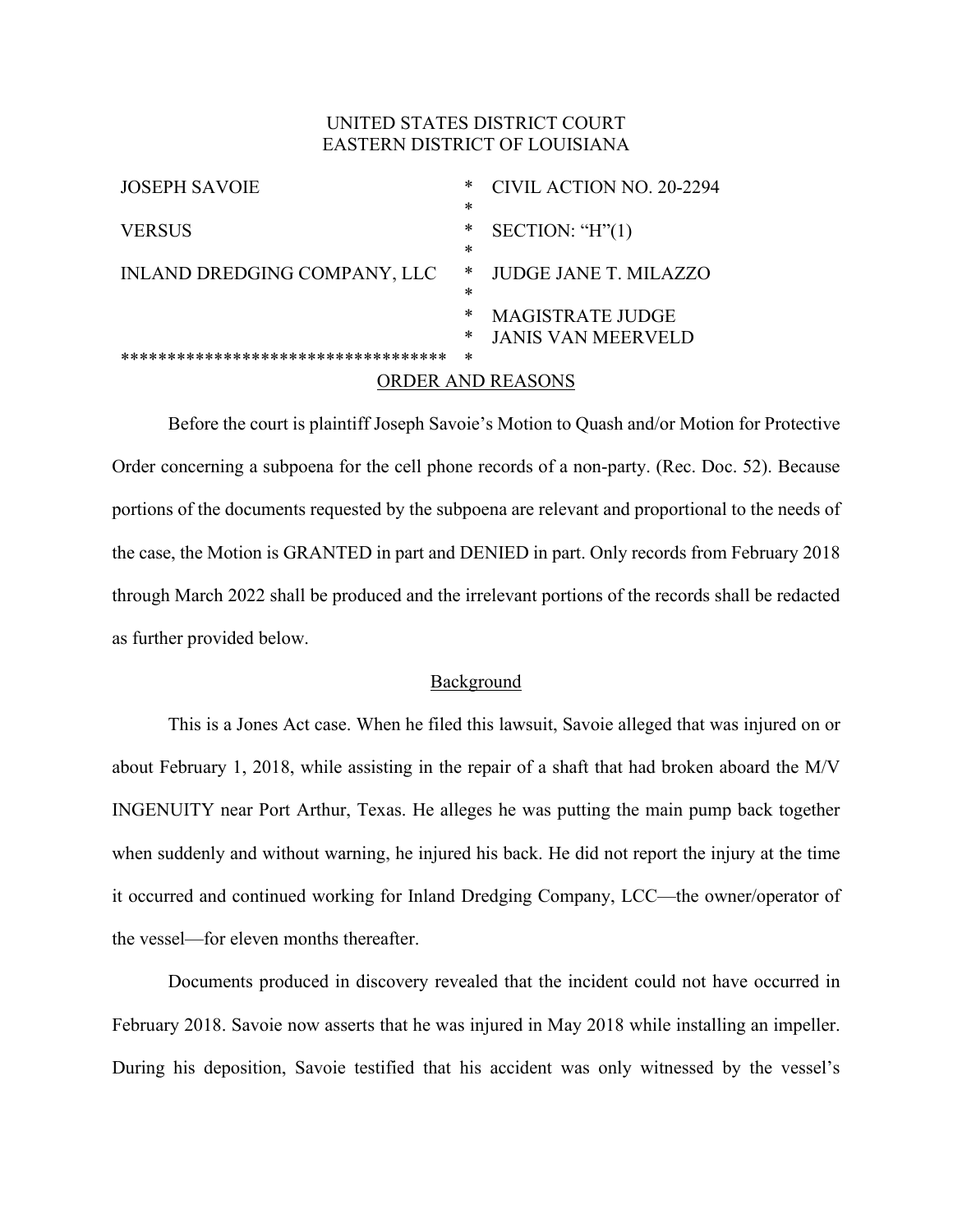engineer Mike Smith. He testified that the he had only mentioned the back injury to his brotherin-law Thomas Marks.

On March 21, 2022, Kirk Hamlett—described as "a long time friend and hometown (Arnoudville) associate of Savoie" by Inland—testified that he, not Smith, was helping Savoie reinsert a dredge impeller and that Smith was on the other side of the impeller guiding it in place. This is contrary to Savoie's testimony that only Smith witnessed the incident. Significantly, Inland's documents and the testimony of Smith show that Smith was not on the dredge at that time.

During Hamlett's deposition, Inland asked when Savoie had first contacted him about the incident. He said Savoie first called him a year earlier, then he called Savoie about three months before the deposition, and they last spoke one week before the deposition. Counsel asked whether Hamlett's cell phone records would be consistent with his testimony, and he agreed that they would be.

Inland issued a subpoena to Verizon for Hamlett's cell phone records. Savoie filed the present Motion to Quash and/or Motion for Protective Order. The parties dispute the relevance of the documents.

### Law and Analysis

#### *1. Legal Standard*

Under Rule 45, the Court may quash or modify a subpoena that "(i) fails to allow a reasonable time to comply; (ii) requires a person to comply beyond the geographical limits specified in rule 45(c); (iii) requires disclosure of privileged or other protected matter, if no exception of waiver applies; or (iv) subjects a person to undue burden." Fed. R. Civ. Proc.  $45(d)(3)$ ; see Wiwa v. Royal Dutch Petroleum Co., 392 F.3d 812, 817–18 (5th Cir. 2004). The moving party bears the burden of showing that compliance with the subpoena would be unduly burdensome.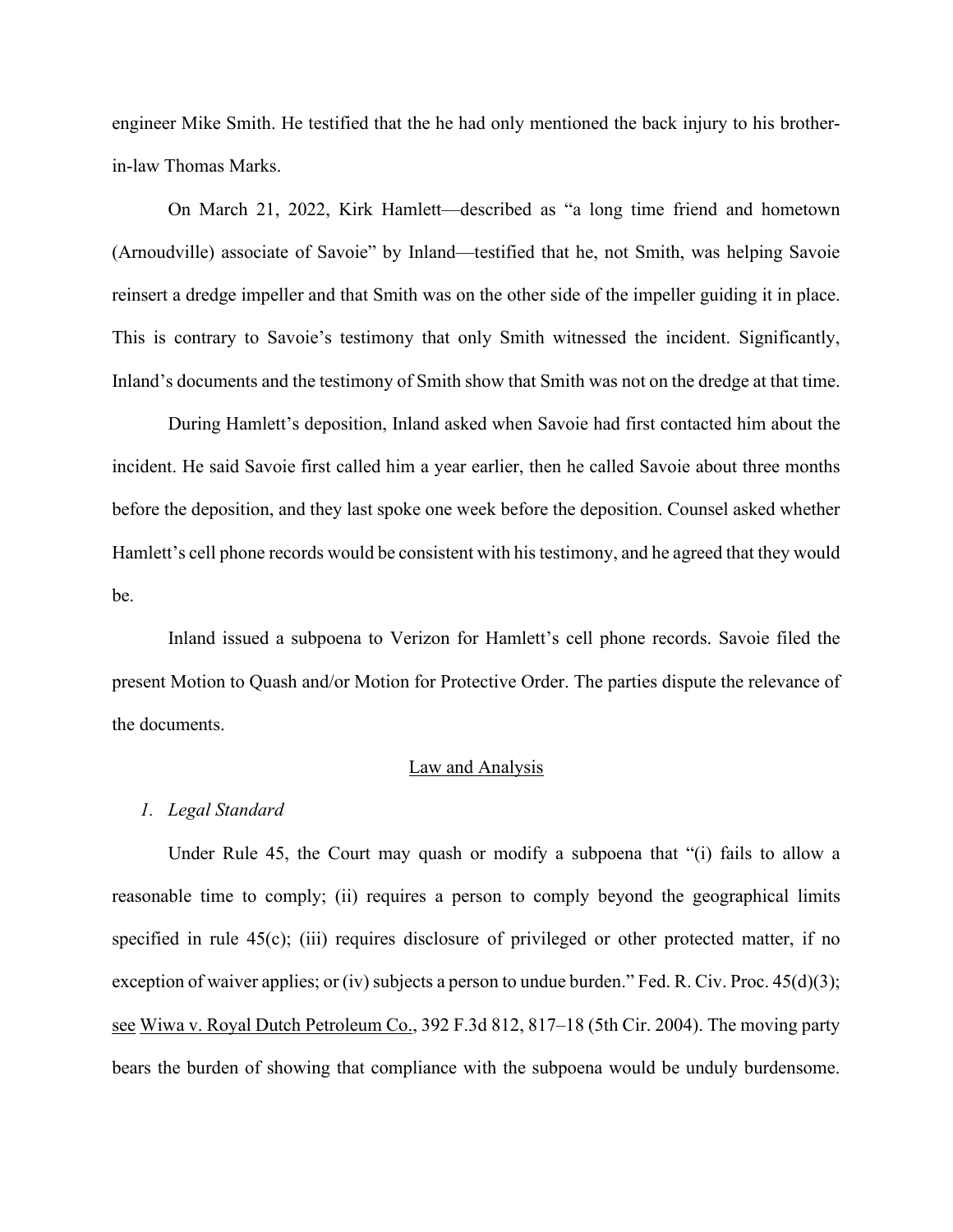Wiwa, 392 F.3d at 818; Informd, LLC v. DocRX, Inc., No. MC 16-83-JJB-EWD, 2016 WL 7478962, at \*3 (M.D. La. Dec. 29, 2016). In assessing the undue burden, the Court considers "(1) relevance of the information requested; (2) the need of the party for the documents; (3) the breadth of the document request; (4) the time period covered by the request; (5) the particularity with which the party describes the requested documents; and (6) the burden imposed." Wiwa, 392 F.3d at 818.

In assessing the relevance of the information sought, the Court is guided by the scope of discovery announced by Federal Rule of Civil Procedure 26(b)(1). See Hahn v. Hunt, No. CV 15- 2867, 2016 WL 1587405, at \*1 (E.D. La. Apr. 20, 2016), aff'd, No. CV 15-2867, 2016 WL 6518863 (E.D. La. Nov. 2, 2016) (quoting Garvin v. S. States Ins. Exchg. Co., No. 1:04cv73, 2007 WL 2463282, at  $*5$  n.3 (N.D. W. Va. Aug. 28, 2007)) (explaining that as with other discovery devices, a Rule 45 subpoena is "subject to the parameters established by Rule 26") Am. Fed'n of Musicians of the United States & Canada v. Skodam Films, LLC, 313 F.R.D. 39, 44–45 (N.D. Tex. 2015) (alteration in original) (quoting Williams v. City of Dallas, 178 F.R.D. 103, 110 (N.D. Tex. 1998)) (concluding that ""[w]hen a subpoena is issued as a discovery device, relevance for purposes of the undue burden test is measured according to the standard of [Federal Rule of Civil Procedure] 26(b)(1)). Rule 26 provides that "parties may obtain discovery regarding any nonprivileged matter that is relevant to any party's claim or defense and proportional to the needs of the case." Fed. R. Civ. Proc.  $26(b)(1)$ .

A protective order limiting the discovery of otherwise discoverable information will only be issued on a showing of good cause. Fed. R. Civ. P. 26(c). "The burden is upon the movant to show the necessity of its issuance, which contemplates a particular and specific demonstration of fact as distinguished from stereotyped and conclusory statements." United States v. Garrett, 571 F.2d 1323, 1326 n. 3 (5th Cir. 1978)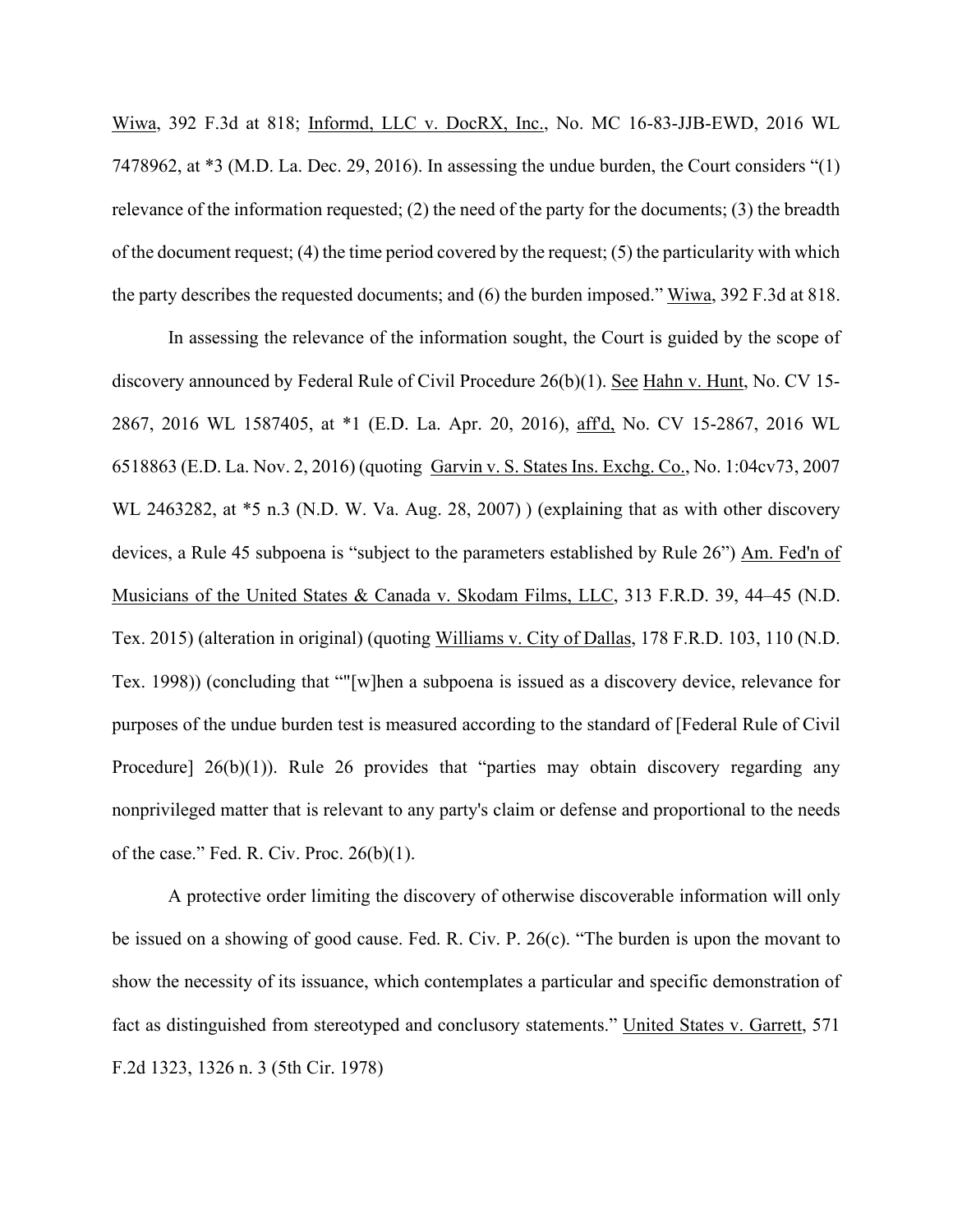## *2. Analysis*

Under the circumstances of this case, the requested records are relevant and highly important. Hamlett's account of the incident differs from that of Savoie and both of their stories are inconsistent with the records and testimony of Smith. While Inland's description of Hamlett and Savoie's relationship may be overstated, there is certainly reason to question the nature of that relationship through the timing, frequency, and duration of their telephone communications. Additionally, there is reason to question Hamlett's reliability in describing their communications. Whether the cell phone records ultimately shed light on these questions is not an issue now before the court. The court is convinced, however, that they are discoverable.

Throughout this case, the court has allowed discovery of documents well beyond the originally alleged incident date as Savoie sought to pinpoint when it occurred. The court will not now bar Inland from exploring the veracity of Savoie's witnesses' testimony. The court finds the information sought is relevant and discoverable and that complying with the subpoena would not impose an undue burden. Further, Savoie has not established good cause to preclude discovery of the documents entirely.

The court notes that Savoie does not have standing to assert Hamlett's privacy interest in the cell phone records. Nonetheless, the court recognizes that Hamlett, a non-party to this litigation, has a valid privacy interest in his cell phone records and as a non-party lay person, he may have been unaware of the existence of the subpoena or his ability to challenge it in court. The court will impose the following limits on the subpoenaed documents. First, the subpoena has no time frame. Hamlett's cell phone records are only relevant from February 2018—the date originally alleged for the incident—through the date of the request.<sup>1</sup> Accordingly, the court limits

 $<sup>1</sup>$  It is unlikely that Verizon keeps cell phone records in perpetuity, so there may be a practical limit to the records</sup> Verizon can produce. These ordered limits apply only to the extent Verizon is able to produce records in excess of